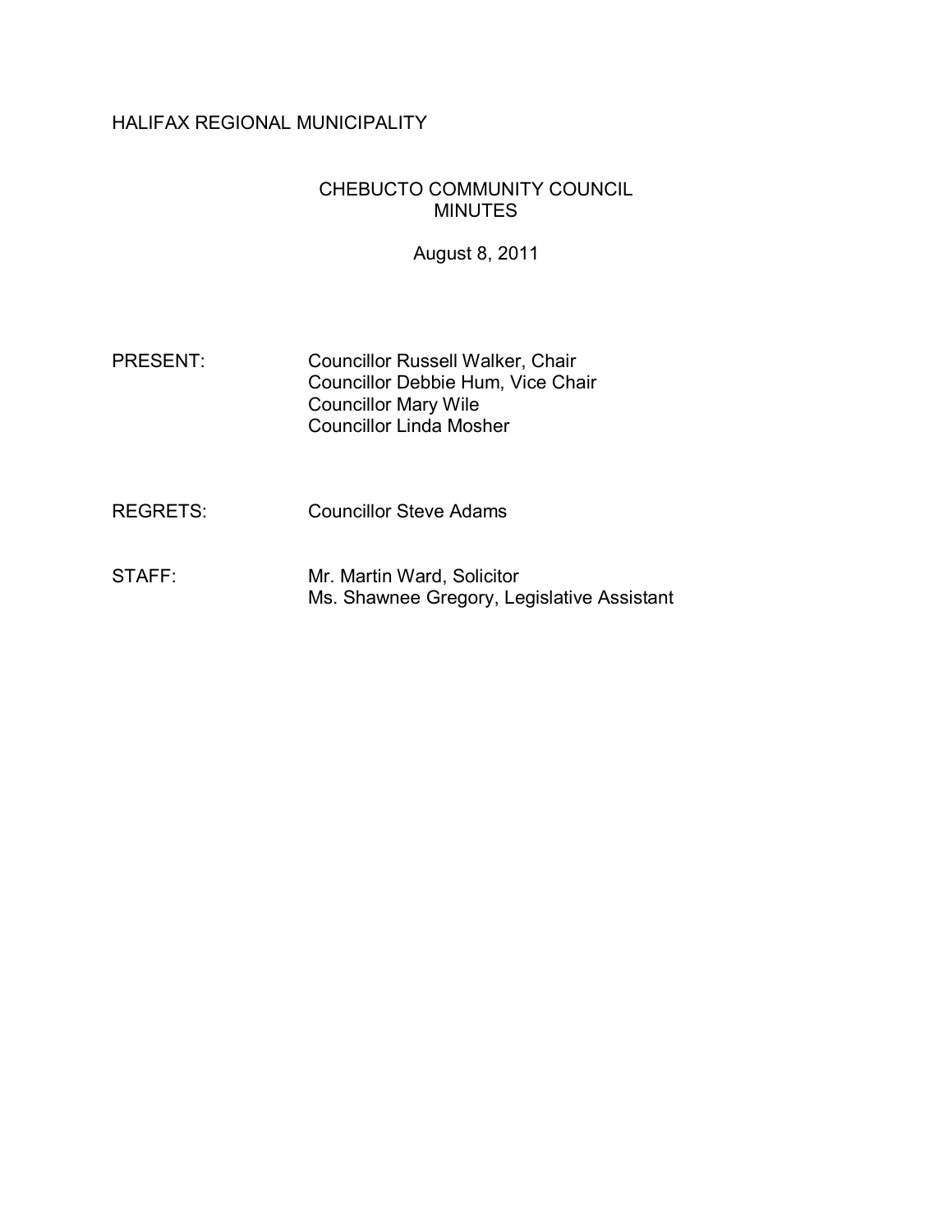# TABLE OF CONTENTS

| 1.  |      | <b>CALL TO ORDER.</b>                                                        |  |  |
|-----|------|------------------------------------------------------------------------------|--|--|
| 2.  |      |                                                                              |  |  |
| 3.  |      | APPROVAL OF THE ORDER OF BUSINESS AND APPROVAL OF ADDITIONS                  |  |  |
|     |      |                                                                              |  |  |
| 4.  |      |                                                                              |  |  |
|     | 4.1  | Status Sheet                                                                 |  |  |
|     |      | 4.1.1 J.L. Ilsley High School - Campus Opportunity  4                        |  |  |
|     |      | 4.1.2 Keefe Drive - Emergency Concerns Due to Road Construction and          |  |  |
|     |      |                                                                              |  |  |
|     |      |                                                                              |  |  |
|     |      |                                                                              |  |  |
| 5.  |      |                                                                              |  |  |
| 6.  |      |                                                                              |  |  |
| 7.  |      | CONSIDERATION OF DEFERRED BUSINESS - July 4, 20115                           |  |  |
|     | 7.1  | Variance Appeal Hearing - Appeal of the Development Officer's Decision       |  |  |
|     |      | to Refuse an Application for a Variance - 15, 17, 19 & 21 Four Mile Lane,    |  |  |
|     |      |                                                                              |  |  |
|     | 7.2  | Presentation - Blue Mountain - Birch Cove Lake Wilderness Reserve - Mr.      |  |  |
|     |      |                                                                              |  |  |
|     | 7.3  | Graffiti on Chain of Lakes Trail - Northwest Arm Overpass Councillor         |  |  |
|     |      | Mosher                                                                       |  |  |
|     | 7.4  |                                                                              |  |  |
|     | 7.5  | Restricting Signage on Dunbrack Street - Councillor Hum 8                    |  |  |
|     | 7.6  | Naming of a Geographical Feature - Cabin Lake - Councillor Hum  8            |  |  |
|     | 7.7  | Fleming Park Management Practices and Fire Hazards, Westgate/Burns           |  |  |
|     |      |                                                                              |  |  |
| 8.  |      | <b>HEARINGS - NONE </b>                                                      |  |  |
| 9.  |      |                                                                              |  |  |
|     | 9.1  |                                                                              |  |  |
|     | 9.2  |                                                                              |  |  |
|     | 9.3  |                                                                              |  |  |
| 10. |      |                                                                              |  |  |
|     |      | 10.1 Staff                                                                   |  |  |
|     |      | 10.1.1 Case 16678 – 6 <sup>th</sup> Amending Stage II Development Agreement, |  |  |
|     |      | Clayton Park West, Phase 4 to Permit an Auto Service Use (Mr.                |  |  |
|     |      |                                                                              |  |  |
|     |      |                                                                              |  |  |
|     | 10.2 |                                                                              |  |  |
|     |      | 10.2.1 Beech Tree Infestation on HRM Owned Trees- Fairmount                  |  |  |
|     |      |                                                                              |  |  |
| 11. |      |                                                                              |  |  |
| 12. |      |                                                                              |  |  |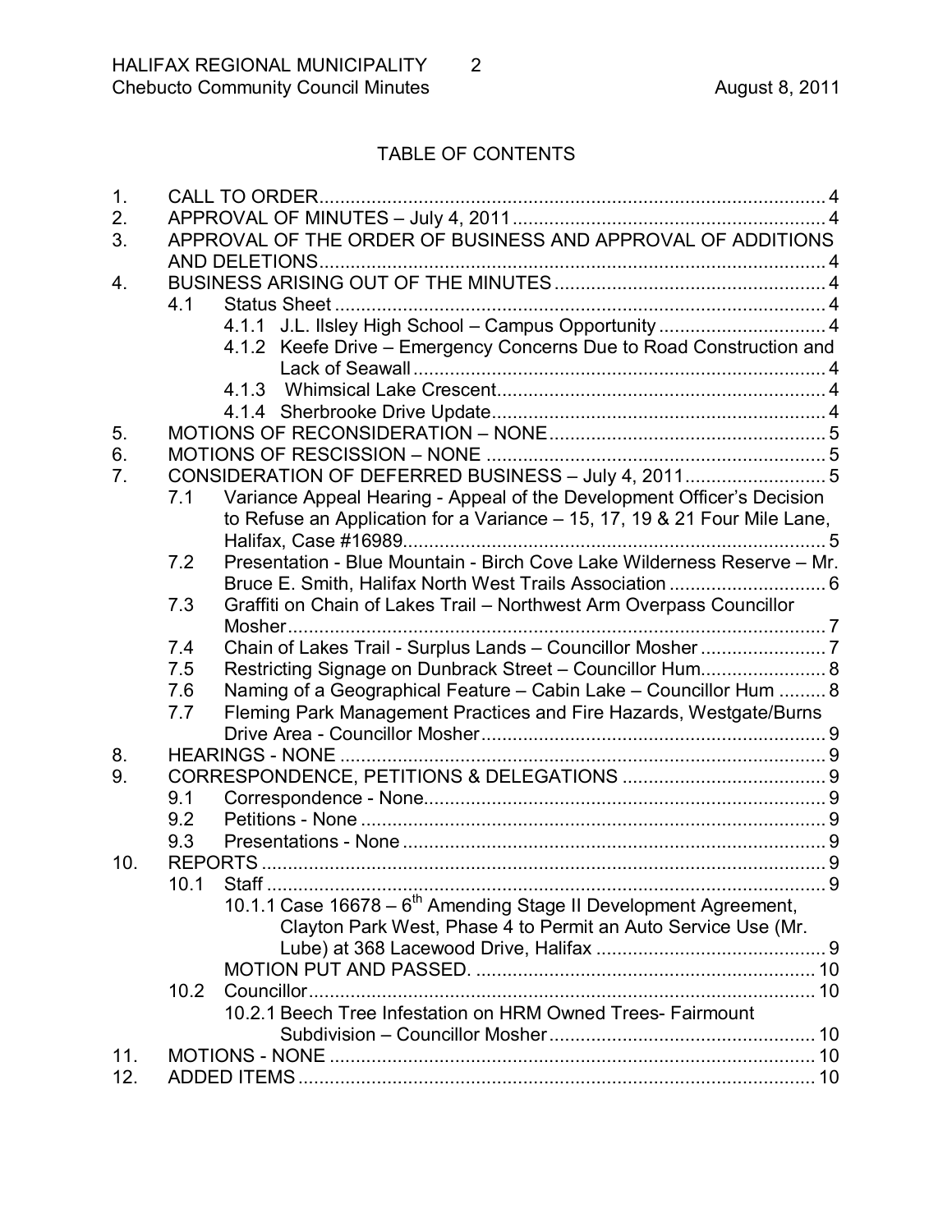| 12.1 Preserving or Establishing Formal HRM Owned Mountain Bike Trails in |  |  |
|--------------------------------------------------------------------------|--|--|
| the Chebucto Community Council Area - Councillor Mosher 10               |  |  |
|                                                                          |  |  |
|                                                                          |  |  |
|                                                                          |  |  |
|                                                                          |  |  |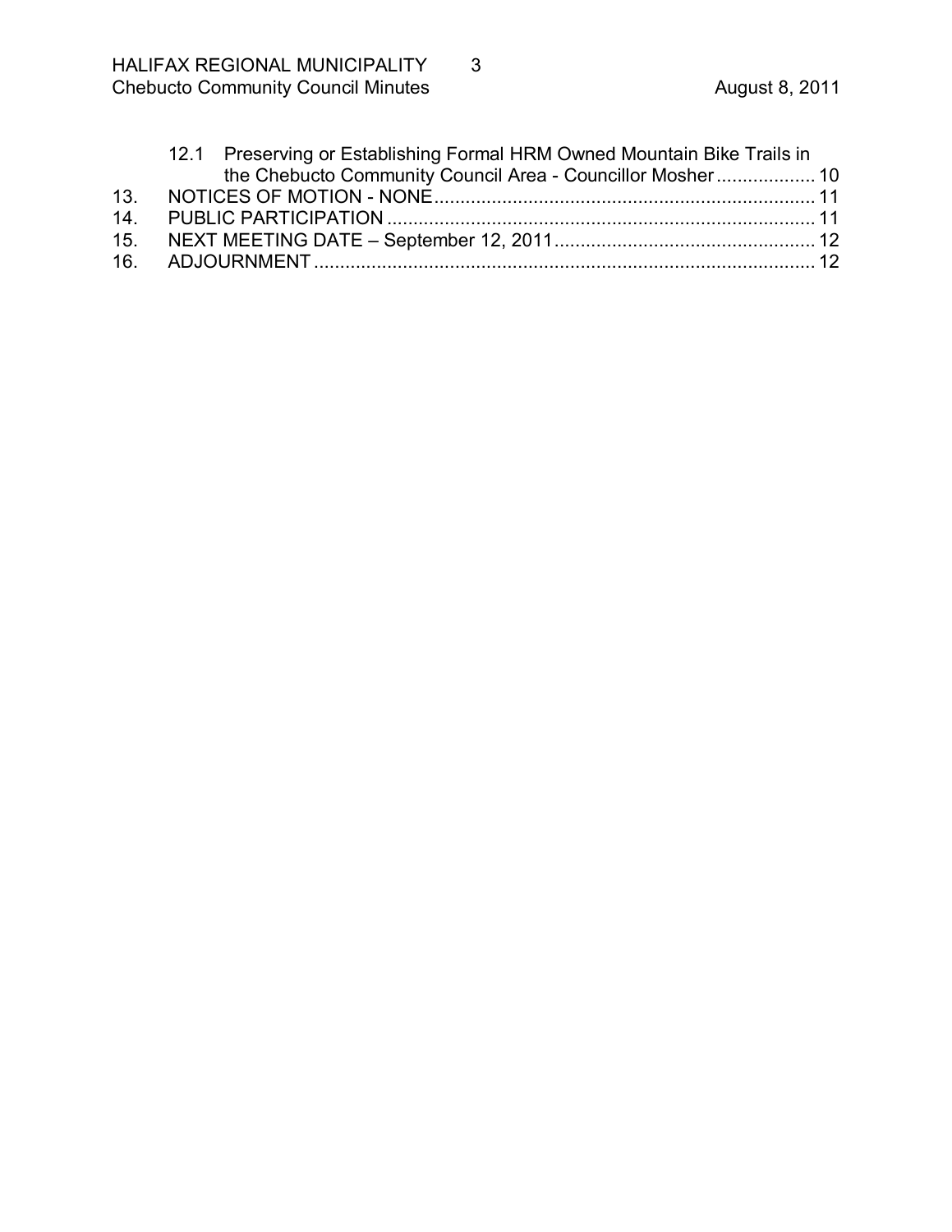## <span id="page-3-0"></span>**1. CALL TO ORDER**

The Chair called the meeting to order at 7:03 p.m. in the Keshen Goodman Library, Halifax.

## <span id="page-3-1"></span>**2. APPROVAL OF MINUTES – July 4, 2011**

## **MOVED by Councillor Wile, seconded by Councillor Hum that the minutes of July 4, 2011 be approved as presented. MOTION PUT AND PASSED.**

## <span id="page-3-2"></span>**3. APPROVAL OF THE ORDER OF BUSINESS AND APPROVAL OF ADDITIONS AND DELETIONS**

Addition:

12.1 Preserving or Establishing Formal HRM Owned Mountain Bike Trails in the Chebucto Community Council Area - Councillor Mosher

**MOVED by Councillor Mosher, seconded by Councillor Hum that the agenda be accepted as amended. MOTION PUT AND PASSED.** 

## <span id="page-3-3"></span>**4. BUSINESS ARISING OUT OF THE MINUTES**

## <span id="page-3-4"></span>**4.1 Status Sheet**

## <span id="page-3-5"></span>**4.1.1 J.L. Ilsley High School – Campus Opportunity**

Councillor Mosher indicated that she hoped to have an answer at the next meeting.

This item is to remain on the Status Sheet.

### <span id="page-3-6"></span>**4.1.2 Keefe Drive – Emergency Concerns Due to Road Construction and Lack of Seawall**

As there was no update, Councillor Mosher requested that this item remain on the Status Sheet.

### <span id="page-3-7"></span>**4.1.3 Whimsical Lake Crescent**

As there was no update, Councillor Mosher requested that this item remain on the Status Sheet.

## <span id="page-3-8"></span>**4.1.4 Sherbrooke Drive Update**

Councillor Hum advised that she would have an update at the next meeting.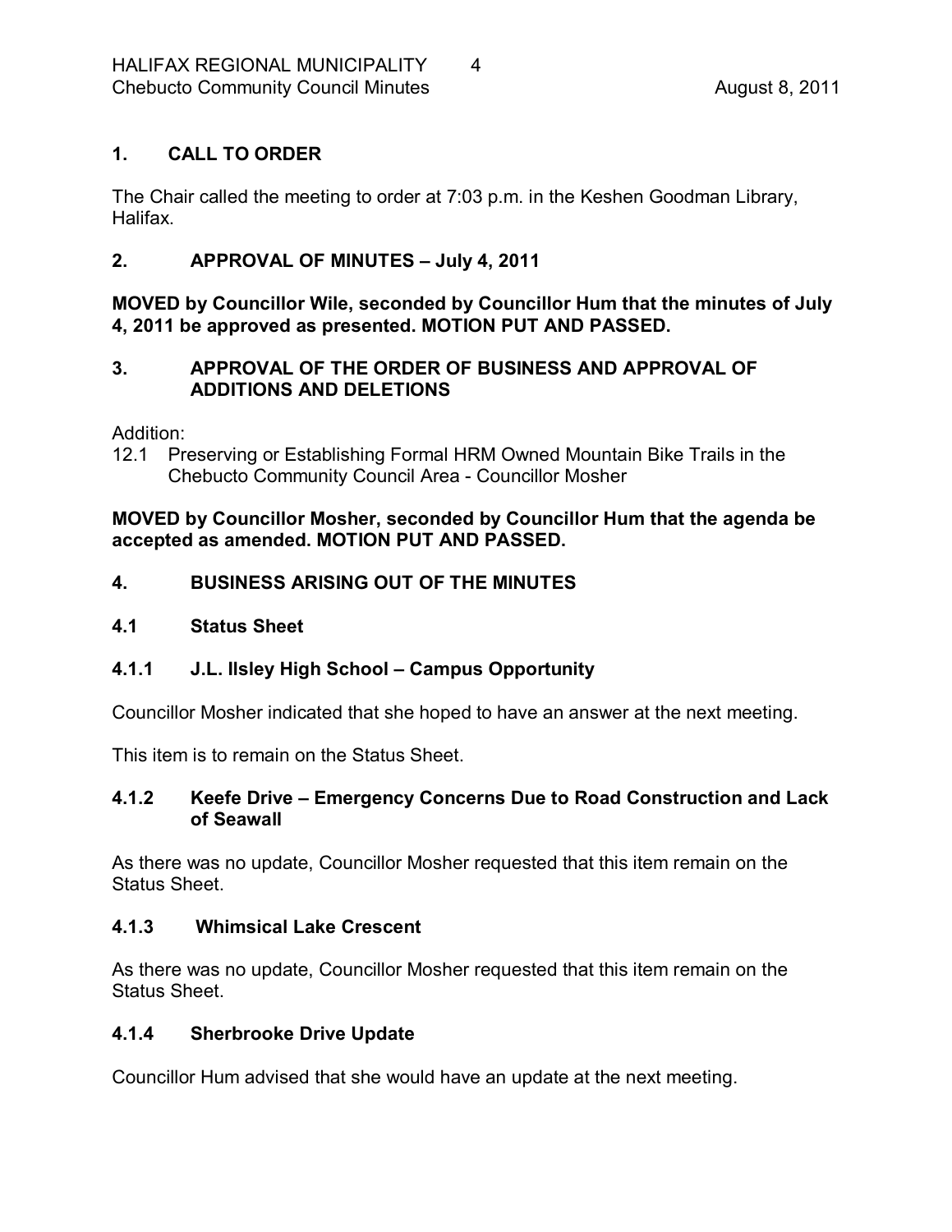This item is to remain on the Status Sheet.

### <span id="page-4-0"></span>**5. MOTIONS OF RECONSIDERATION – NONE**

- <span id="page-4-1"></span>**6. MOTIONS OF RESCISSION – NONE**
- <span id="page-4-2"></span>**7. CONSIDERATION OF DEFERRED BUSINESS – July 4, 2011**
- <span id="page-4-3"></span>**7.1 Variance Appeal Hearing Appeal of the Development Officer's Decision to Refuse an Application for a Variance – 15, 17, 19 & 21 Four Mile Lane, Halifax, Case #16989**

A report dated June 20, 2011 was before Community Council.

A presentation and correspondence dated June 30, 2011 from Mr. Kevin Riles, KWR Approvals, was before Community Council.

Ms. Stephanie Norman, Development Technician, provided the presentation on the Appeal of the Development Officer's Decision to Refuse an Application for a Variance – 15, 17, 19 & 21 Four Mile Lane, Halifax, Case #16989.

The Chair reviewed the Rules of Procedure for Variance Appeal Hearings and opened the hearing for the Appeal of the Development Officer's Decision to Refuse an Application for a Variance – 15, 17, 19 & 21 Four Mile Lane, Halifax, Case #16989.

**Mr. Kevin Riles**, KWR Approvals, provided a presentation on behalf of the developer, Brighton Homes. He stated that the Four Mile Lane development included 22 homes, 18 of which were already built; however, the final four homes were to be located at the end of the street which was why a variance was required as the narrowness of these lots did not permit the developer to meet the required 8 foot setback. Mr. Riles advised that they wished to build the same semi-detached homes that already existed in the development and that the variance would not affect any of these existing homes. He indicated that the buyers signed for the four homes aware that the variance could be granted; noting that he did not feel the unvaried homes would fit in with the neighbourhood which would have a greater negative impact on the intent of the By-law. Mr. Riles advised that they had been looking for other options for the past six months; however, they thought that keeping the homes in the existing style and size of the neighbourhood by requesting a variance on the side yard was the best option. He indicated that he sent a questionnaire around the neighbourhood which he read and submitted for the record; noting that five of the 17 property owners submitted letters of support.

A discussion ensued with Mr. Riles responding to questions.

The Chair called three times for additional speakers. Hearing none, the following motion was passed: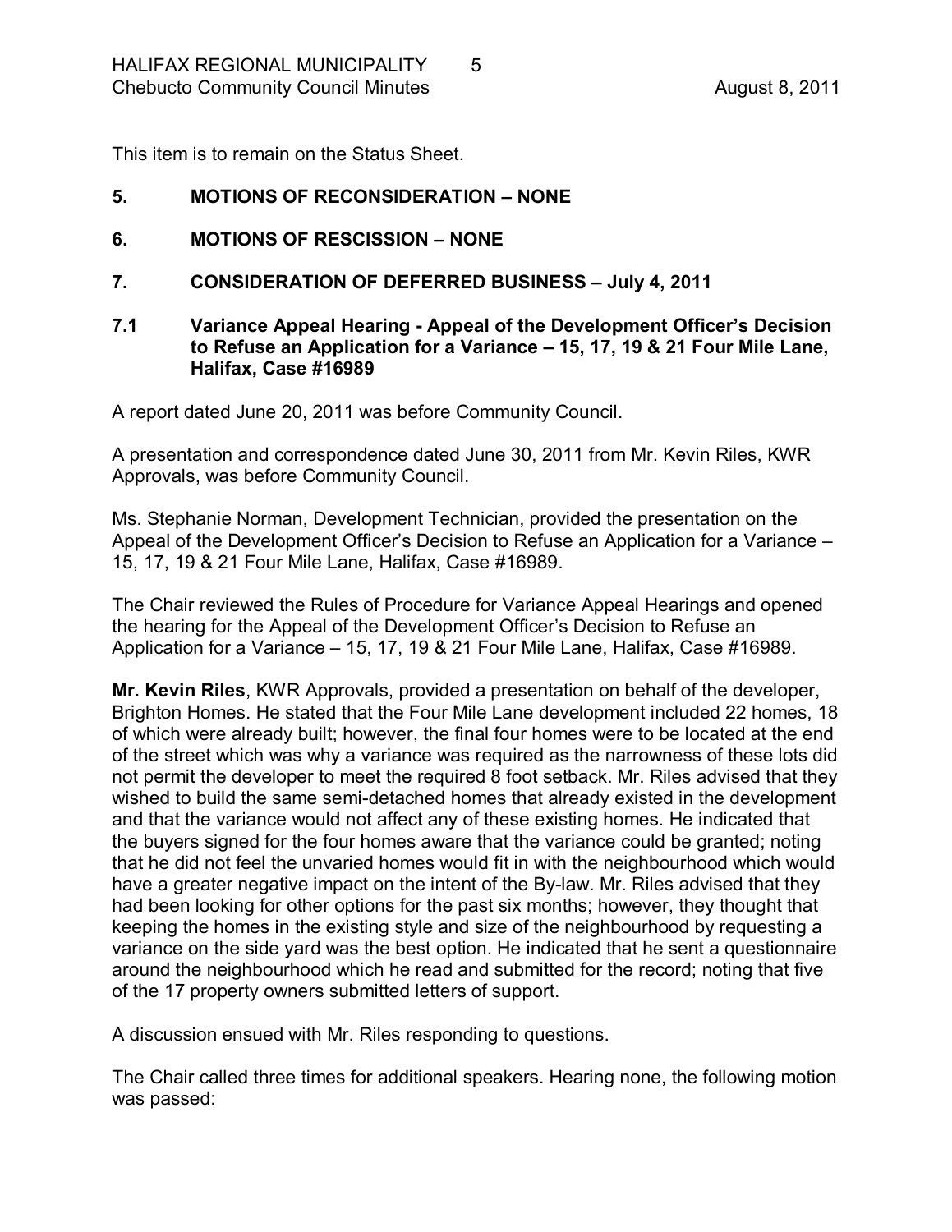### **MOVED by Councillor Hum, seconded by Councillor Mosher that the Variance Appeal Hearing be closed. MOTION PUT AND PASSED.**

### **MOVED by Councillor Hum, seconded by Councillor Wile that Chebucto Community Council overturn the Development Officer's decision and approve the variance.**

Councillor Hum advised that this development was one that saw controversy; however, as the development proceeded, it was encouraging that residents were enthusiastic about the new neighbourhood and none had since expressed concern regarding the allowance of the variance; noting that five property owners had written in favour. She indicated that the remaining four homes would be inconsistent in size as per the variance requirements and even changing the semi-detached dwellings to three homes would still not be in keeping with the neighbourhood's design even though it would not require a variance. In closing, Councillor Hum stated that there was a need for uniform design on the street and thanked staff for their work; noting that the difficulty experienced was general to the properties in the area as per the Land Use By-law.

### **MOTION PUT AND PASSED.**

## <span id="page-5-0"></span>**7.2 Presentation Blue Mountain Birch Cove Lake Wilderness Reserve – Mr. Bruce E. Smith, Halifax North West Trails Association**

Mr. Bruce Smith, Halifax North West Trails Association, provided a presentation on the Blue Mountain - Birch Cove Lake Wilderness Reserve and expressed concern regarding 180 to 190 acres that was recently sold to Bank Developments. He indicated that a trail head behind Kent Building Supplies in the Bayers Lake Business Park was the last remaining section of that trail dating back to the 1930s and that this trail connects to the Blue Mountain Birch Cove Lakes area; noting that the area could be set up as a picnic park. Mr. Smith stated that the developer has begun cutting paths and expressed concern regarding the wilderness area that boarders Suzie's Lake that was sold. He indicated that, presently, the community had no legal access to the wilderness area as a result of the land being sold and they may never have it back again. He advised that, if the plan goes through for 37 acres, the area was ideally suited to be a park as there would be a cul de sac which would allow access and parking for the wilderness area as well as a natural granite park and would lead into the lake.

Mr. Michael Wile, Manager of HRM Business Parks, provided further background information regarding this matter; noting that staff was in the process of a real estate development with Bank Developments including 180-190 acres of land; noting that the trail head and parkland matter was still under discussion. He indicated that the trail would have an additional piece of property that would provide street frontage; noting this was all covered under the subdivision By-law and that there would be more parking and trail head than there was currently. Mr. Wile stated that HRM has commissioned a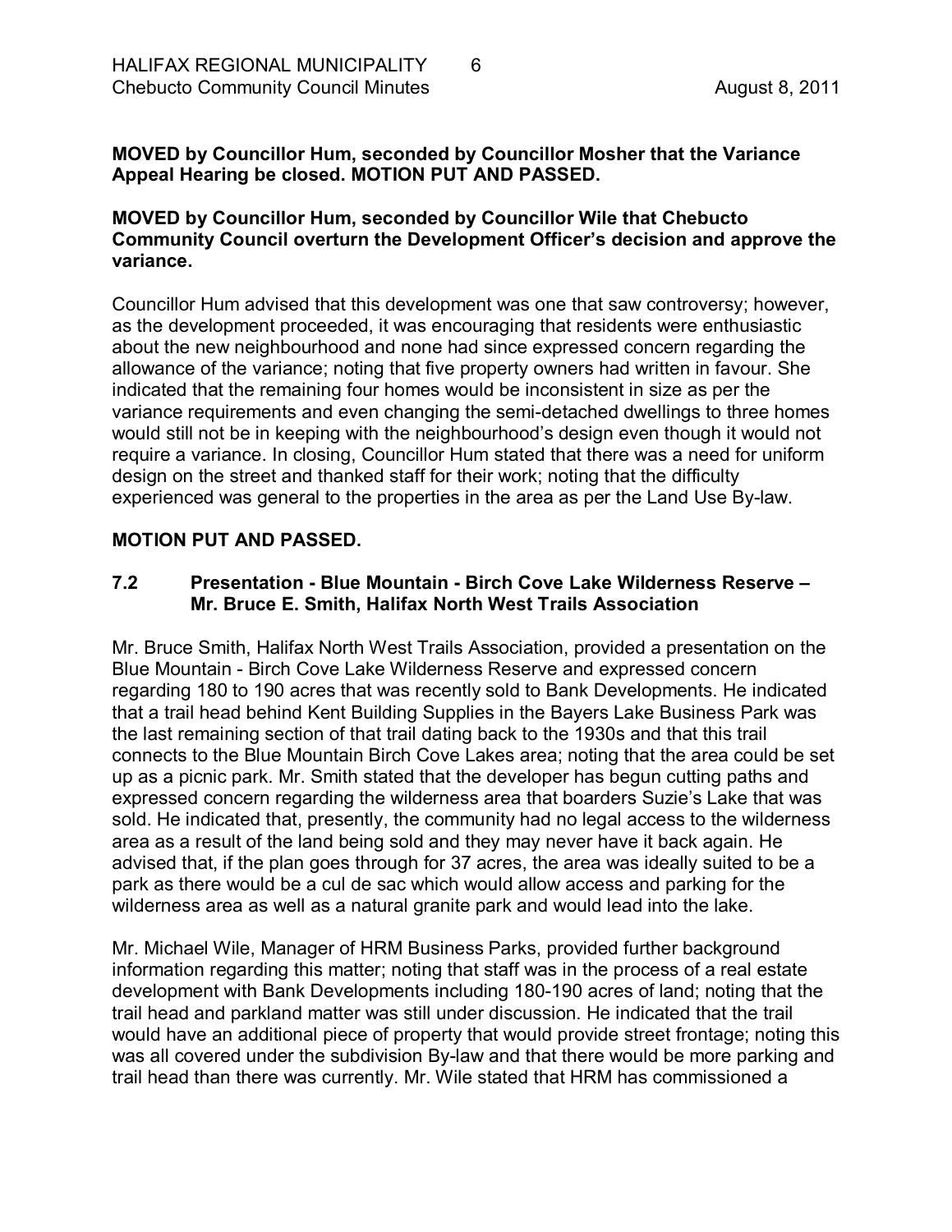survey of lands and residents would see some survey lines blazed through natural areas as a result.

In response to a question posed by Councillor Mosher, Mr. Wile stated that HRM would, in fact, facilitate easier connection to parkland and parking areas and that the dedicated parkland area would be retained by HRM as it was not being transferred under this purchase and sale agreement. He also indicated that staff have placed covenants on the land to protect development from the park interface and have taken extra care to include protections for the look and feel of the parkland; noting that there would also be some grading changes to create a buffer between the buildings and any new development.

**MOVED by Councillor Wile, seconded by Councillor Mosher that Chebucto Community Council request a report on the presentation regarding the Blue Mountain Birch Cove Lake Wilderness Reserve including any relevant information staff are able to bring forward pertaining to this matter at this time. MOTION PUT AND PASSED.** 

### <span id="page-6-0"></span>**7.3 Graffiti on Chain of Lakes Trail – Northwest Arm Overpass Councillor Mosher**

Councillor Mosher expressed concern that there has been a considerable amount of graffiti on the Chain of Lakes Trail and, while HRM staff have been trying to remove it, there are two provincially owned areas where the graffiti is most prevalent; on the Northwest Arm Drive overpass (on the Trail adjacent to the lakes and watershed area) and on the Highway 103 overpass in Bayer's Lake.

**MOVED by Councillor Mosher, seconded by Councillor Wile, that Chebucto Community Council send a letter to the provincial Minister of Transportation and Infrastructure Renewal and the Deputy Minister, asking them to have the Northwest Arm Drive overpass, the Chain of Lakes Trail and Highway 103 overpass added to their work plan for graffiti removal. Alternatively, that they could contact HRM's Superintendent of Public Works, Mr. Don Pellerine, and make arrangements for HRM to have the graffiti removed and charged back to the province. MOTION PUT AND PASSED.** 

### <span id="page-6-1"></span>**7.4 Chain of Lakes Trail Surplus Lands – Councillor Mosher**

**MOVED by Councillor Mosher, seconded by Councillor Wile that Chebucto Community Council request that HRM Real Estate staff conduct a survey to determine what, if any, lands are surplus to the needs of the Chain of Lakes Trail and report back to Chebucto Community Council on the potential to sell parcels to the abutting property owners.**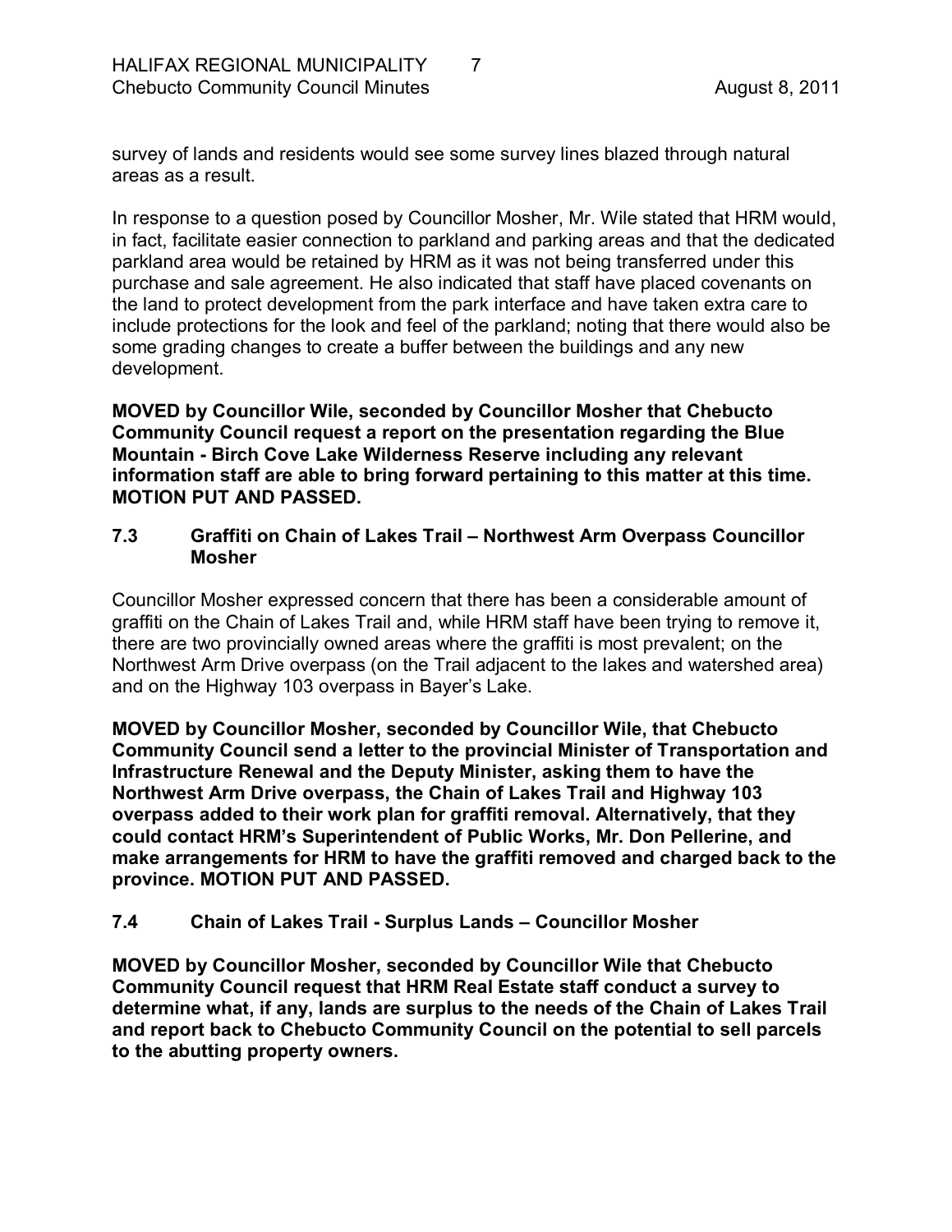Councillor Mosher requested that the survey entail the entire trail where HRM owns the adjacent land and would include the top and bottom of the slope as the slope needs to be retained. She stated that, after the survey, HRM would be able to identify the surplus land.

### **MOTION PUT AND PASSED.**

## <span id="page-7-0"></span>**7.5 Restricting Signage on Dunbrack Street – Councillor Hum**

Correspondence dated June 28, 2011 from Mr. Sheldon Doyle was before Community Council.

**MOVED by Councillor Hum, seconded by Councillor Wile that Chebucto Community Council:**

- **1. Request a staff report regarding HRM's existing sign Bylaw to consider an amendment restricting temporary signage on or abutting the Dunbrack Street greenbelt; and**
- **2. That staff undertake a public consultation process to receive input.**

Councillor Hum advised that this matter was in regards to people placing Glow Signs without permits and on HRM properties; noting that staff was already aware of the issue.

### **MOTION PUT AND PASSED.**

### <span id="page-7-1"></span>**7.6 Naming of a Geographical Feature – Cabin Lake – Councillor Hum**

Correspondence dated July 4, 2011 from Mr. Bob MacDonald, Chair of the Halifax North West Trails Association was before Community Council.

### **MOVED by Councillor Hum, seconded by Councillor Mosher that Chebucto Community Council:**

- **1. Endorse the naming of Cabin Lake in Hemlock Ravine Park; and**
- **2. Send a letter to the Nova Scotia Geographic Names Program advising of this endorsement.**

### **MOTION PUT AND PASSED.**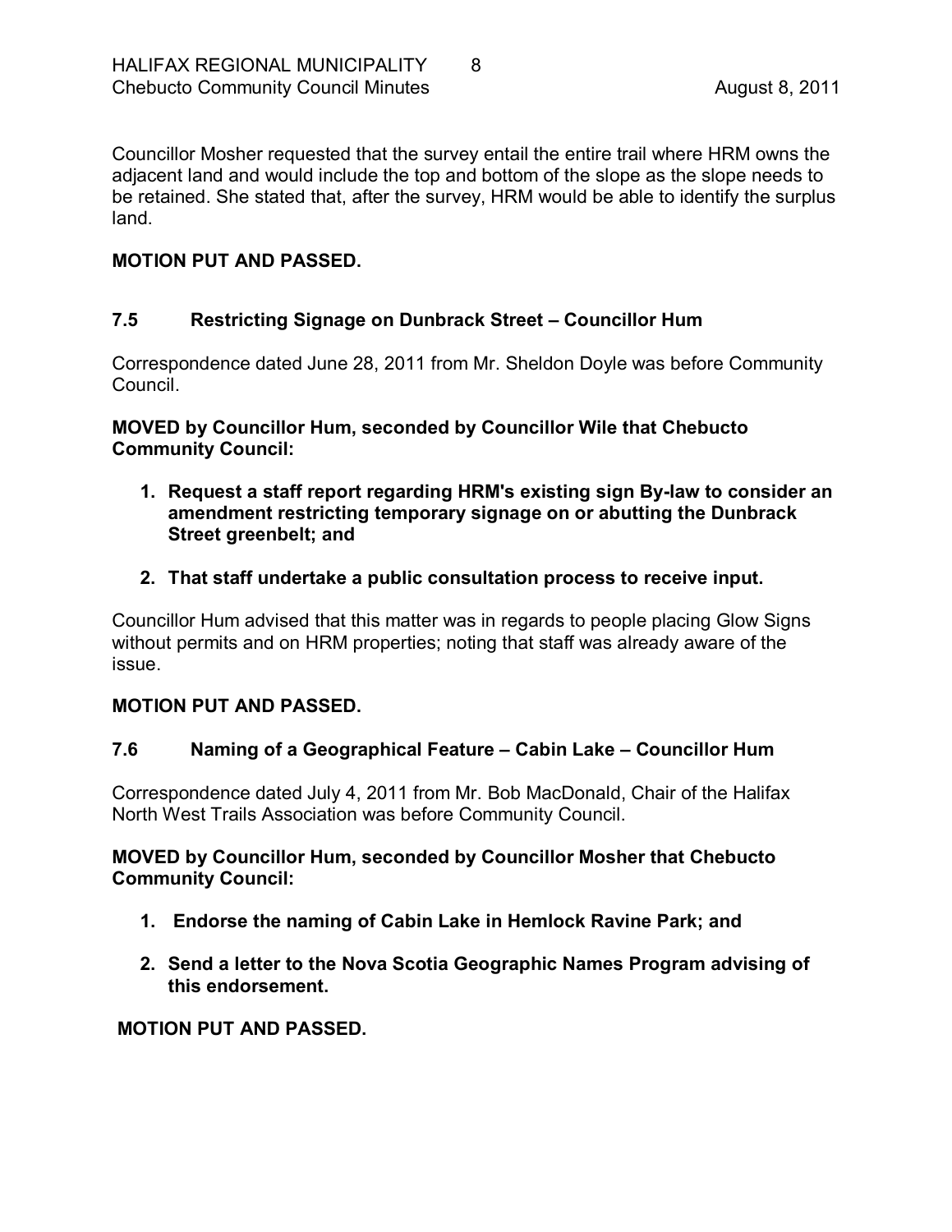### <span id="page-8-0"></span>**7.7 Fleming Park Management Practices and Fire Hazards, Westgate/Burns Drive Area - Councillor Mosher**

Correspondence dated June 15, 2011 from Mr. Mark Mayo was before Community Council.

Councillor Mosher advised that she received correspondence from a resident who had concerns regarding vegetation and the potential for fire issues in the Westgate/Burns Drive area.

Deputy Chief Director Roy Hollett, Emergency and Fire Services, indicated that he had submitted a report regarding these concerns which would be ready for the next meeting and outlined the information contained in the upcoming report. He noted that staff did have an education package and could conduct a symposium in Councillor Mosher's community.

Councillor Mosher thanked Deputy Chief Hollett; advising that she would await his report and would like to hold a symposium.

- <span id="page-8-1"></span>**8. HEARINGS NONE**
- <span id="page-8-2"></span>**9. CORRESPONDENCE, PETITIONS & DELEGATIONS**
- <span id="page-8-3"></span>**9.1 Correspondence None**
- <span id="page-8-4"></span>**9.2 Petitions None**
- <span id="page-8-5"></span>**9.3 Presentations None**
- <span id="page-8-6"></span>**10. REPORTS**
- <span id="page-8-7"></span>**10.1 Staff**

### <span id="page-8-8"></span>**10.1.1 Case 16678 – 6 th Amending Stage II Development Agreement, Clayton Park West, Phase 4 to Permit an Auto Service Use (Mr. Lube) at 368 Lacewood Drive, Halifax**

A supplementary report dated July 25, 2011 was before Community Council.

Ms. Jillian MacLellan, Planner, provided the staff presentation on Case  $16678 - 6^{th}$ Amending Stage II Development Agreement, Clayton Park West, Phase 4 to Permit an Auto Service Use (Mr. Lube) at 368 Lacewood Drive, Halifax. She clarified that Schedule C4 should be corrected to state *a permitted building of 1866 square feet* rather than *108 square feet*.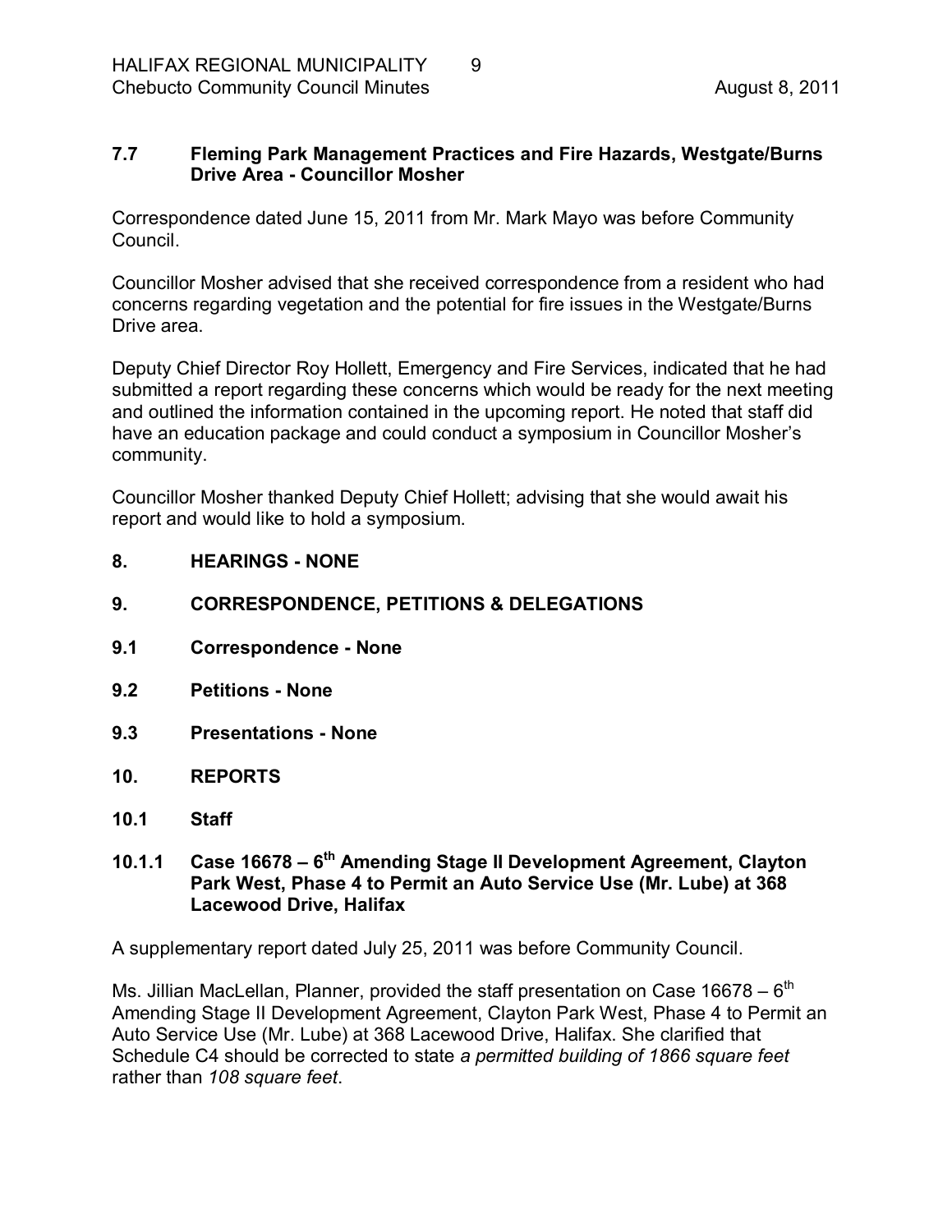**MOVED by Councillor Wile, seconded by Councillor Mosher that Chebucto Community Council:**

- **1. Approve, by resolution, the Stage II Amending Agreement as provided in Attachment "A" of the supplementary report dated July 25, 2011; and**
- **2. Require that the Development Agreement be signed by the property owner within 120 days, or any extension thereof granted by Council and any other bodies as necessary, including applicable appeal periods, whichever is later; otherwise this approval shall be void and any obligations arising hereunder shall be at an end.**

#### <span id="page-9-0"></span>**MOTION PUT AND PASSED.**

- <span id="page-9-1"></span>**10.2 Councillor**
- <span id="page-9-2"></span>**10.2.1 Beech Tree Infestation on HRM Owned Trees Fairmount Subdivision – Councillor Mosher**

**MOVED by Councillor Mosher, seconded by Councillor Wile that Chebucto Community Council request a staff report to address the HRM owned beech tree infestation in the Fairmount Subdivision. The analysis should include the following:**

- · **The involvement of the Canadian Forest Service in Fredericton, NB**
- · **Development of a plan to address the existing risks to the trees**
- · **Potential costs and a plan to address the infestation; and**
- · **Consideration of the related environmental and sustainability issues.**

### **MOTION PUT AND PASSED.**

<span id="page-9-3"></span>**11. MOTIONS NONE**

### <span id="page-9-4"></span>**12. ADDED ITEMS**

### <span id="page-9-5"></span>**12.1 Preserving or Establishing Formal HRM Owned Mountain Bike Trails in the Chebucto Community Council Area Councillor Mosher**

Councillor Mosher advised that this request came as a result of new development in Bayers Lake that would discontinue use of the 'Whopper Dropper' which is an unofficial mountain bike trail.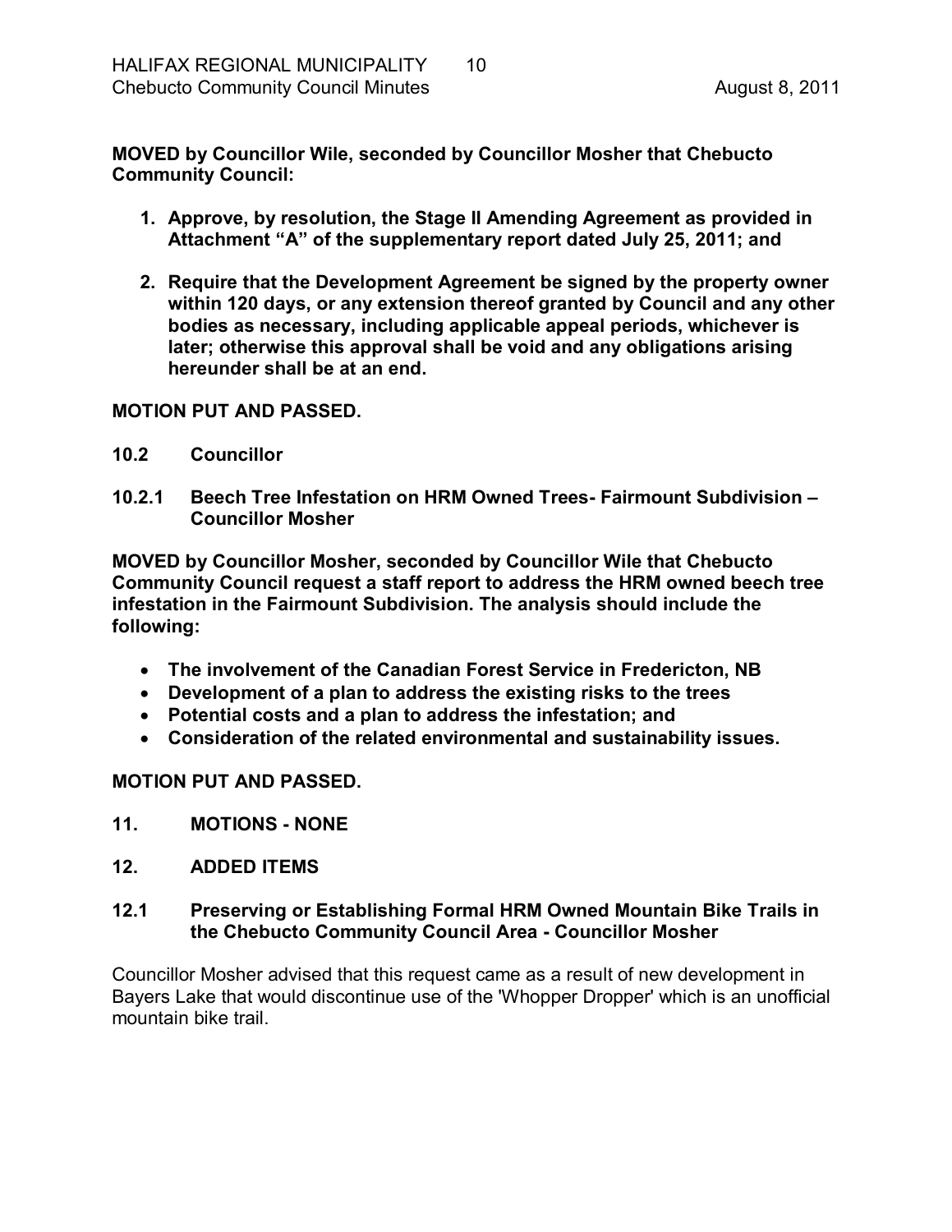#### **MOVED by Councillor Mosher, seconded by Councillor Wile that Chebucto Community Council request a staff report regarding the potential of preserving or establishing a formal outdoor mountain bike system in the Chebucto Community Council area to be owned and maintained by HRM.**

Councillors Hum and Wile indicated that they had already been speaking with staff regarding the potential for a formalized trail at Glenbourne Field, another unofficial trail.

## **MOTION PUT AND PASSED.**

## <span id="page-10-0"></span>13. NOTICES OF MOTION - NONE

## <span id="page-10-1"></span>**14. PUBLIC PARTICIPATION**

**Ms. Wendy MacDonald**, Warwick Lane, stated that she has walked through the Whopper Dropper area and it was quite safe with no fear of bikes as it was a wide open area; noting that this was something HRM would need to do in a hurry or else the opportunity would be gone. She also addressed the following matters:

- She inquired if there was an opportunity to include more water testing in the Community Council area; particularly at Washmill Lake
- The requirement for a proactive and educational piece for dog owners during their licence renewal advising them to pick up after their dogs
- The requirement to keep the Japanese Knot Weed under control in the Mainland Common area of District 10
- · Signage on Lacewood Drive would be worth taking into consideration along with Dunbrack Street
- · She requested a visual, possibly on the HRM website, to better understand what was happening with the Washmill Court area
- · It was unfortunate that Stratford Way Park has been closed all summer while children were on summer vacation in order to rearrange the gardens
- She could not find information on the internet to spread the good news about the Canada Games Centre

**Mr. Bruce Smith**, Halifax, advised that he had spoken to one of the organizers of the Whopper Dropper mountain bike trail and, while he knew HRM would lose these lands in the development, he wished to point out that there were two pieces of land adjacent to the 180 acres next to Suzie's Lake and Birch Cove that he would like HRM to look at purchasing to allow bikers to develop new trails. He stated that this would also protect the shoreline at the west end of Suzie's Lake and would join up with parkland area on the south side.

**Ms. Marianne McGrath**, Kearney Lake, indicated that Washmill Lake was upstream and; therefore, she did not think testing would do much good. She stated that the Blue Mountain issue was a serious and important topic as she lived adjacent to this land her whole life and was anxious for proper park access. She advised that Kearney Lake was